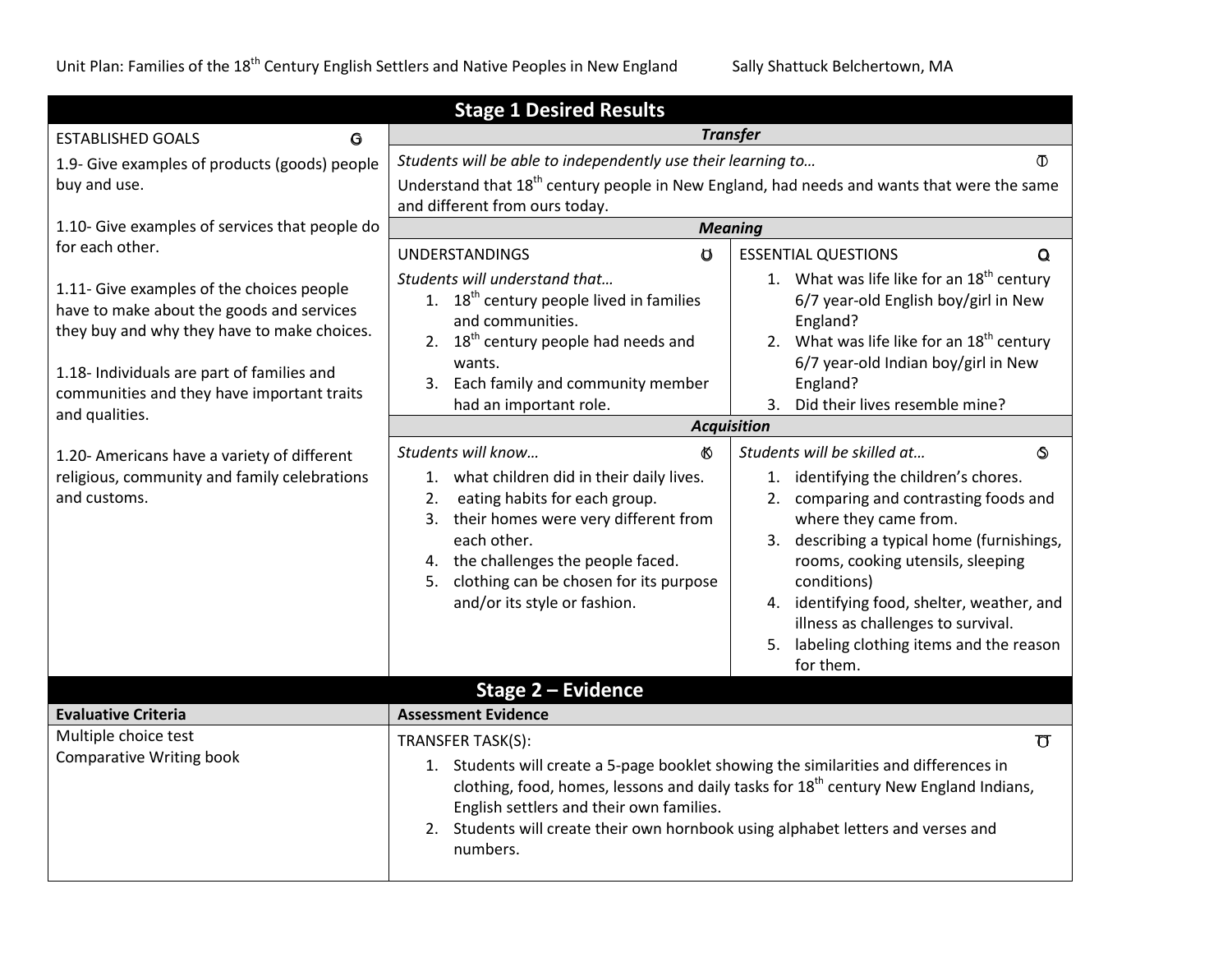|        | Stage $3$ – Learning Plan                                                                                                                  |  |
|--------|--------------------------------------------------------------------------------------------------------------------------------------------|--|
|        | Summary of Key Learning Events and Instruction                                                                                             |  |
|        | Students will gather information through instruction and research using the books and online resources listed below.                       |  |
| 2.     | Students will look at hornbooks from the $17th$ and $18th$ centuries and create one of their own.                                          |  |
| 3.     | Students will use the booklet "Our Daily Life" to illustrate and write about the comparisons and differences they have learned about in    |  |
|        | the lives of an 18 <sup>th</sup> century Indian child, English settler child and themselves.                                               |  |
|        |                                                                                                                                            |  |
|        | <b>Supporting Materials</b>                                                                                                                |  |
| Books: |                                                                                                                                            |  |
|        | Furnishing the Frontier- Historic Deerfield: furnishings                                                                                   |  |
|        | The Courage of Sarah Noble, Alice Dalgleish                                                                                                |  |
|        | 1621: A New Look at Thanksgiving, Margaret Bruchac                                                                                         |  |
|        | Series: A Child's Day, A One Room School, Homecrafts, Visiting a Village and The Kitchen, Bobbie Kalman                                    |  |
|        | If You Lived in Colonial Times, Ann McGovern                                                                                               |  |
|        | Series: Samuel Eaton's Day, Sarah Morton's Day, On the Mayflower, Kate Waters                                                              |  |
|        | "The New England Primer" http://www.memorialhall.mass.edu/classroom/curriculum 6th/lesson12/resources/L99 139 1.html                       |  |
|        |                                                                                                                                            |  |
| Other: |                                                                                                                                            |  |
|        | Dress Up!: 1700s Wobanaki Indian boy and girl; 1770s girl http://www.americancenturies.mass.edu/activities/dressup/index.html<br>$\bullet$ |  |
|        | Video Demonstrations of Early American Tools: hand cards, great wheel, niddy noddy, broad axe<br>$\bullet$                                 |  |
|        | http://www.americancenturies.mass.edu/activities/tools/index.html                                                                          |  |

- Artifacts- Household objects: copper kettle, covered basket, cradle, gate leg table, wooden bowl, steatite vessel, carved chest, chairs <http://1704.deerfield.history.museum/list/artifacts/household.do>
- Historical documents: David Hoyt inventory<http://1704.deerfield.history.museum/popups/artifacts.do?shortName=Inventory>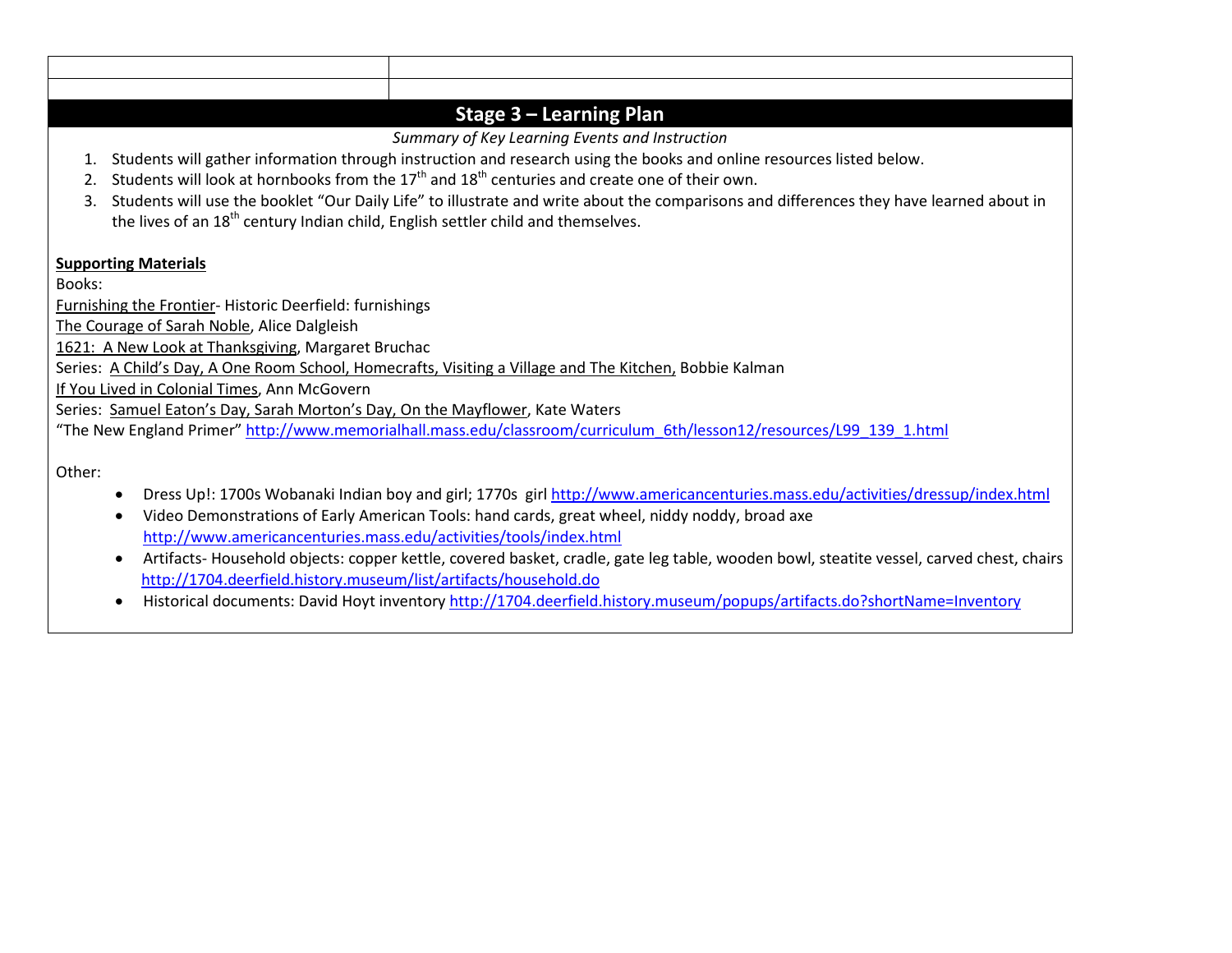

**Our Daily Life 1700 and 2013**

Written and illustrated by: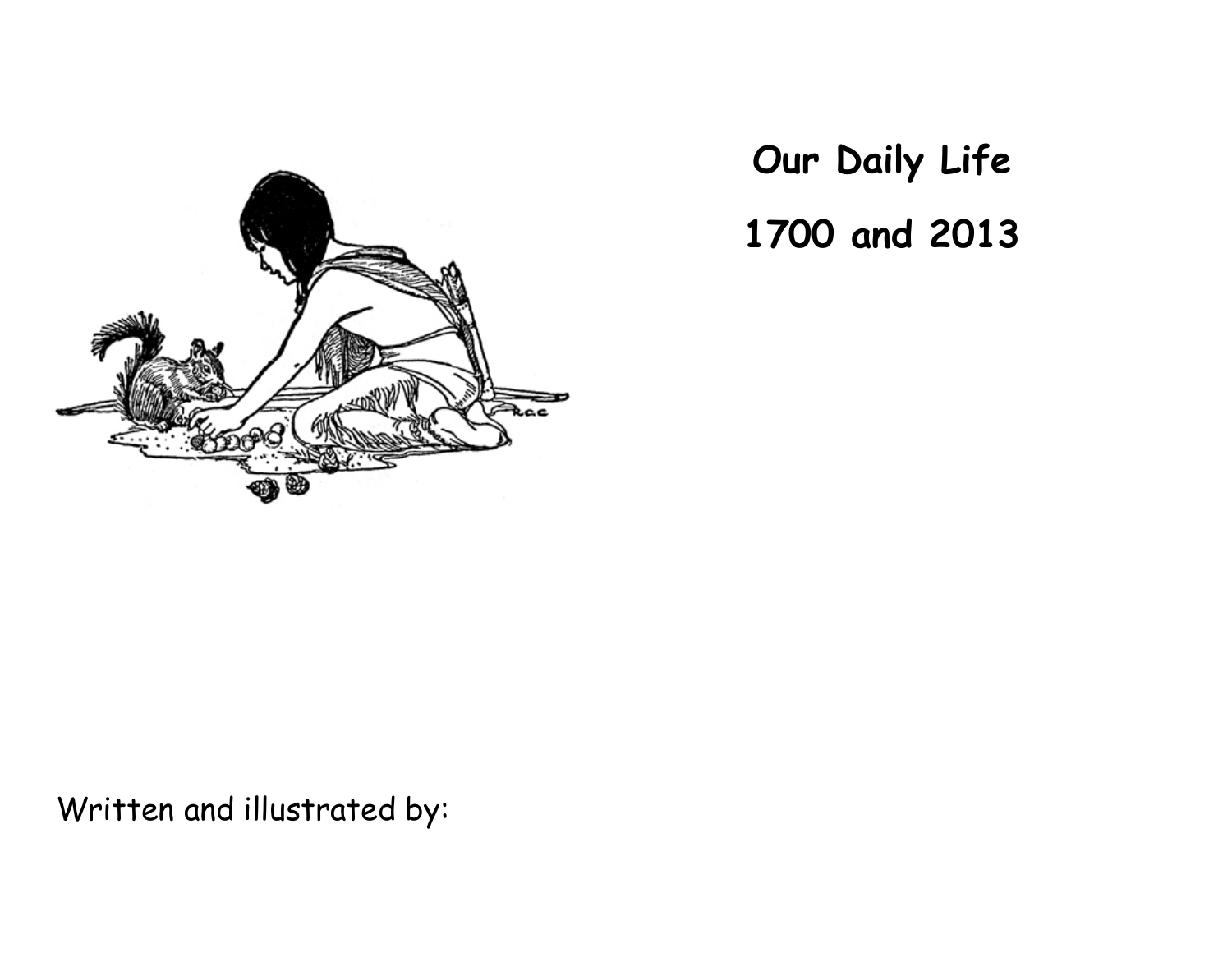### Our Lessons

Draw and write about something each child learned from their family.

| A Pocumtuck Child | A Deerfield Child | Me 2013 |
|-------------------|-------------------|---------|
|                   |                   |         |
|                   |                   |         |
|                   |                   |         |
|                   |                   |         |
|                   |                   |         |
|                   |                   |         |
|                   |                   |         |
|                   |                   |         |
|                   |                   |         |
|                   |                   |         |
|                   |                   |         |
|                   |                   |         |
|                   |                   |         |
|                   |                   |         |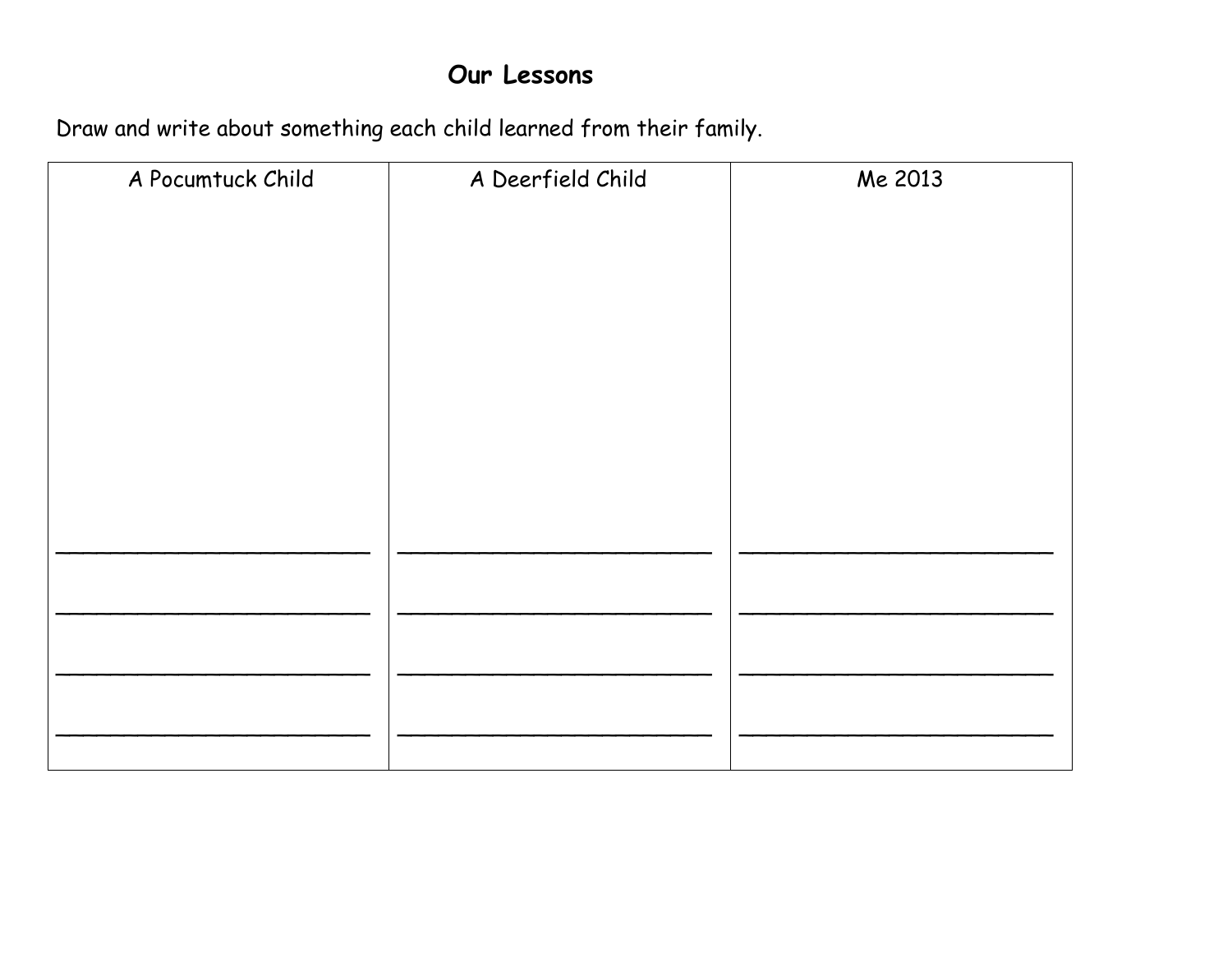### Our Chores

Draw and write about how each child helped their family.

| A Pocumtuck Child | A Deerfield Child | Me 2013 |
|-------------------|-------------------|---------|
|                   |                   |         |
|                   |                   |         |
|                   |                   |         |
|                   |                   |         |
|                   |                   |         |
|                   |                   |         |
|                   |                   |         |
|                   |                   |         |
|                   |                   |         |
|                   |                   |         |
|                   |                   |         |
|                   |                   |         |
|                   |                   |         |
|                   |                   |         |
|                   |                   |         |
|                   |                   |         |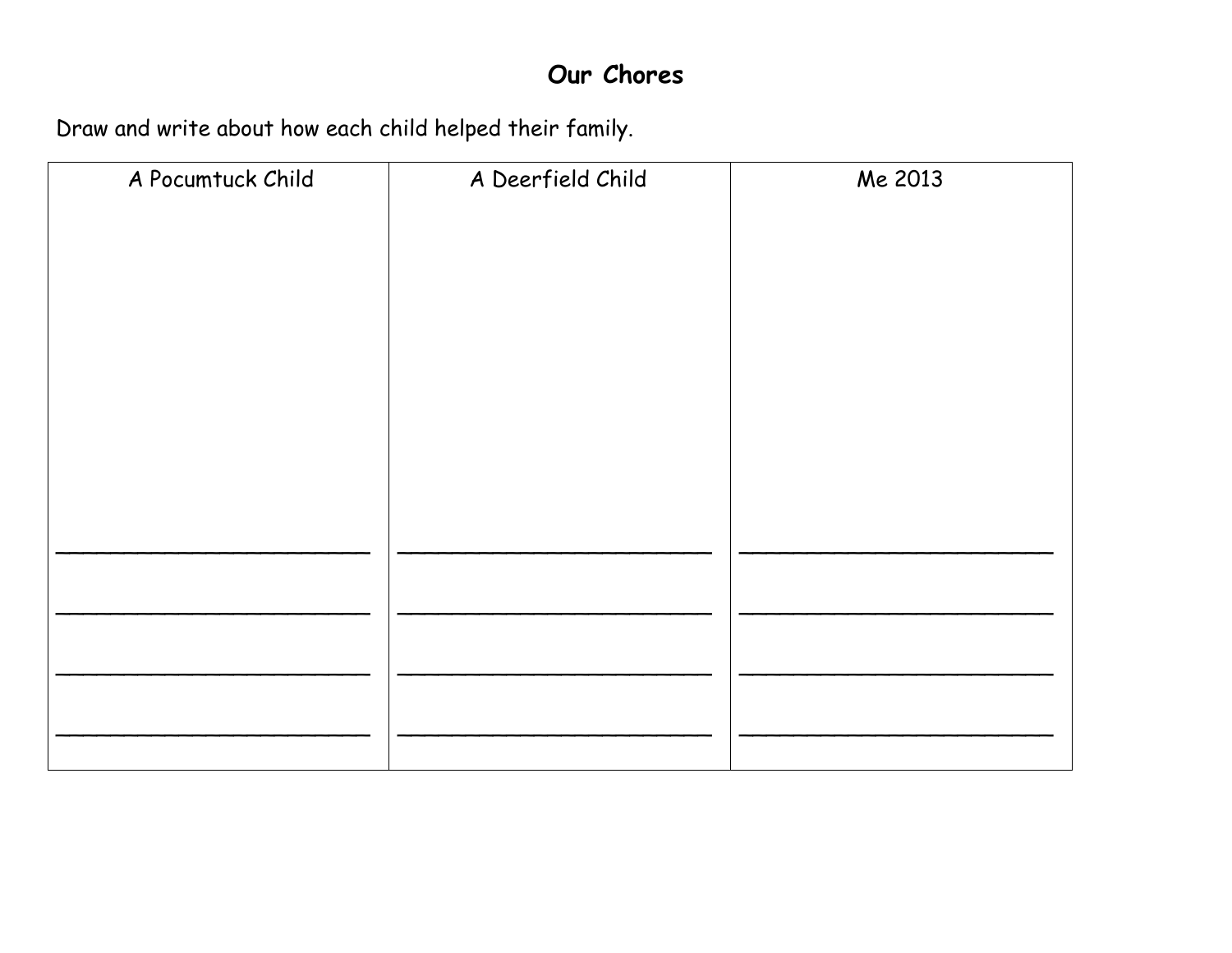### Our Homes

Draw and write about the home of each child.

| A Pocumtuck Child | A Deerfield Child | Me 2013 |
|-------------------|-------------------|---------|
|                   |                   |         |
|                   |                   |         |
|                   |                   |         |
|                   |                   |         |
|                   |                   |         |
|                   |                   |         |
|                   |                   |         |
|                   |                   |         |
|                   |                   |         |
|                   |                   |         |
|                   |                   |         |
|                   |                   |         |
|                   |                   |         |
|                   |                   |         |
|                   |                   |         |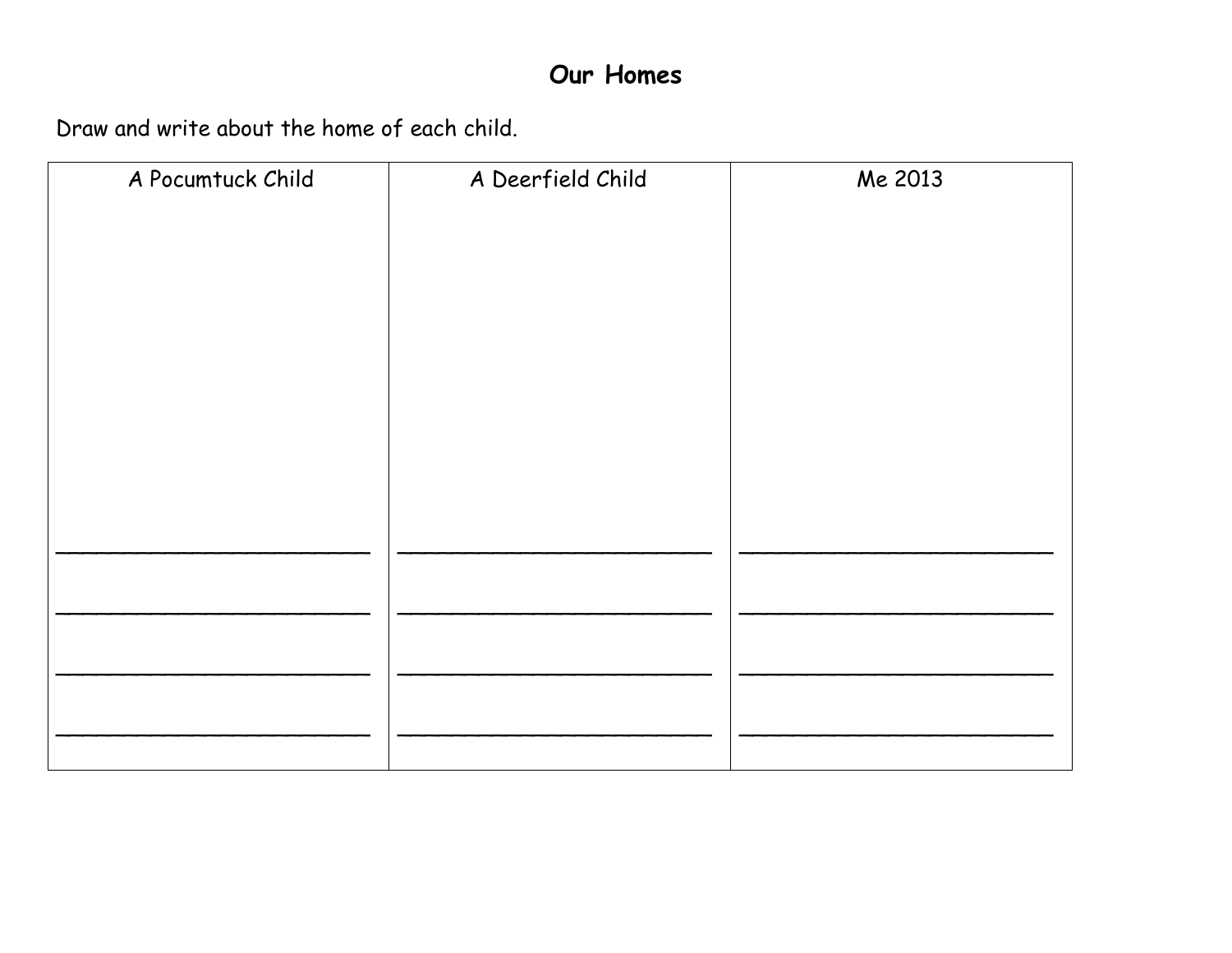## Our Food

Draw and write about the food each child would eat.

| A Pocumtuck Child | A Deerfield Child | Me 2013 |
|-------------------|-------------------|---------|
|                   |                   |         |
|                   |                   |         |
|                   |                   |         |
|                   |                   |         |
|                   |                   |         |
|                   |                   |         |
|                   |                   |         |
|                   |                   |         |
|                   |                   |         |
|                   |                   |         |
|                   |                   |         |
|                   |                   |         |
|                   |                   |         |
|                   |                   |         |